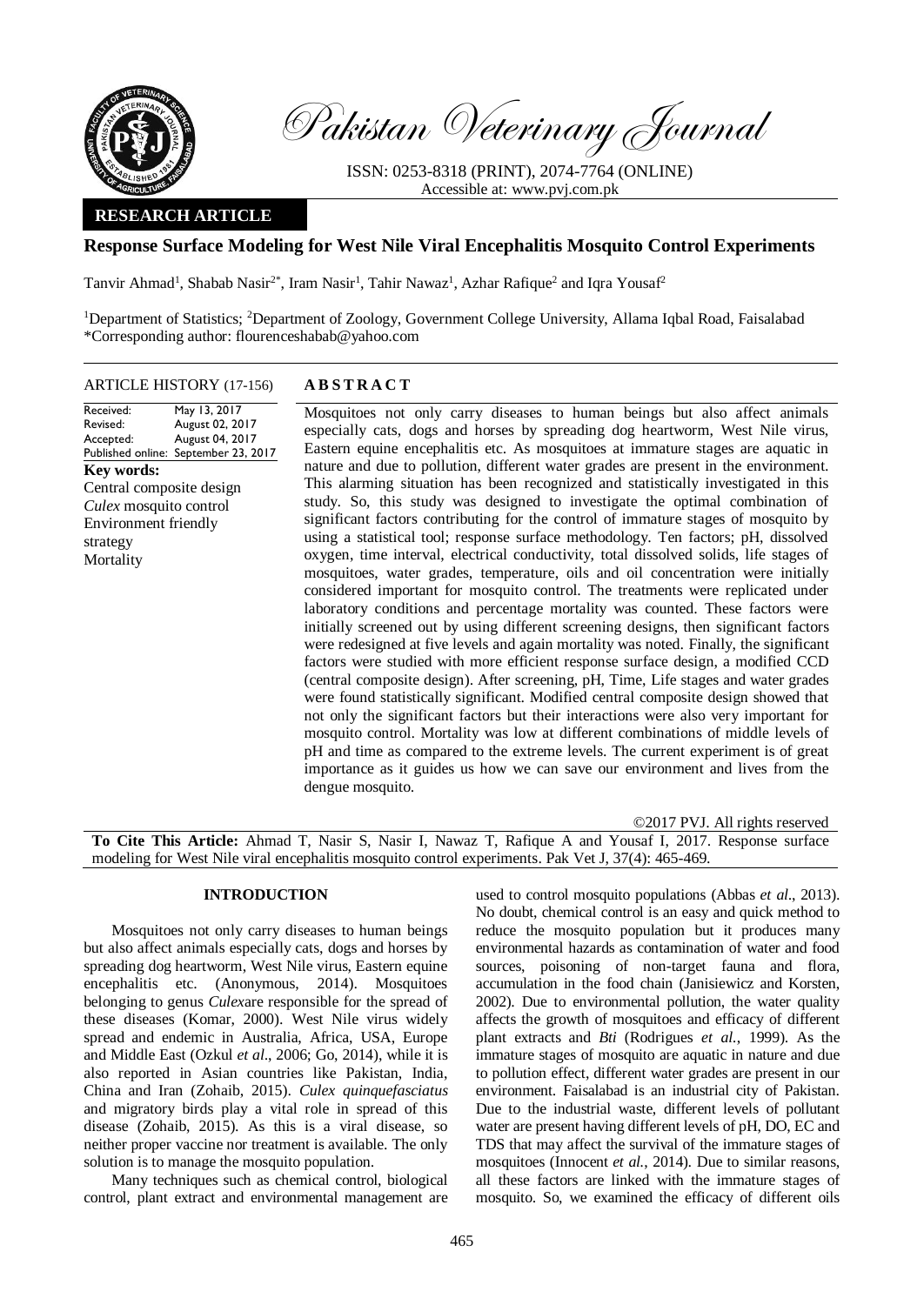concentrations to study the mortality percentage of different life stages of mosquito in different water grades under different temperature levels. As lot of factors affect the mosquito mortality, so we use response surface methodology to know the relationship of different qualitative and quantitative factors contributing to the mortality of mosquitoes.

Response surface methodology (RSM) is a set of mathematical and statistical tools extensively being used to study the relation between some quantitative or qualitative input variables and one or more response variables (Kilic *et al*., 2002). Many useful response surface experimental plans are available in literature which can successfully be employed in the biological experimentation. First-order response surface designs are usually applied in screening stage when experimenter wants to identify some most important variables among many (Jones and Nachtsheim, 2011), which were initially considered useful, by estimating the main-effects polynomial model and/or ANOVA. Use of RSM in biological sciences in not new. Mortarino (1997) used irregular fractions of two-level factorial designs. He performed analysis of a linear multi-response model based on these designs. Mostly scientists used this methodology in industry to find out best combination of factors for maximum output (Vastradand Neelagund, 2014; Azimi *et al*., 2015) but no one used this methodology in insect pest control. We used this methodology to find out optimal combination of qualitative and quantitative factors to stop the breeding of mosquitoes, that is also the need of the hour.

# **MATERIALS AND METHODS**

**Collection of mosquitoes:** The immature stages of mosquitoes  $(1^{st}, 2^{nd}, 3^{rd}, 4^{th} \text{ instar and pupae})$  were collected with the help of standard dippers from road side ditches, sewage water and artificial water reservoirs from Faisalabad. Collected samples were stored in plastic bottle tied up with muslin cloth and brought to the Department of Zoology, Government College University, Faisalabad, Pakistan for rearing. The larvae and pupae were separated and kept in rearing trays and beakers, respectively inside the mosquitoes rearing cages. The larvae were fed on fish diet (Nasir *et al*., 2017a). After adult emergence, the mosquitoes were identified and reared under lab conditions (25±1°C temperature & 70±5% relative humidity) (Nasir *et al*., 2015b).

**Collection and preparation of plant material for oil extraction:** For the oil extraction, different plants material, neem (*Azadirachtaindica*) and eucalyptus (*Eucalyptus globules*) were selected and collected from Government College University, Faisalabad. To remove dust particles the materials were washed with tap water and were dried up. Then with the help of an electrical grinder the dried material was ground and the powder was stored in the plastic bottles after sieving for oil extraction.

**Extraction of oil:** With the help of Soxhlet apparatus oils were extracted from the selected plant material (Cheng *et al*., 2009). Then, vacuum evaporator evaporated solvent to attain filtrate in dehydrated form, which was stored in air tight jar.

**Preparation of solution:** From extracted oils, different concentrations (ppm) were prepared by dissolving the extracted oil in petroleum ether, respectively and required volume was made with distilled water.

**Larvicide bioassays:** Larvicide bioassays were carried out under laboratory conditions in accordance with WHO technique for mosquito (WHO, 2011). In each glass beaker immature stages of mosquito were introduced separately containing various oil solution concentrations. The treatments were replicated under laboratory conditions. From the average of five replicates, percentage mortality was counted by using the formula (Sumroiphon *et al*., 2006).

In screening process, we studied each factor at two levels without any replication to observe the responses. The two levels of each factor used were: concentration (50 & 250 ppm), pH (4 & 12), DO (10 & 50%), time (4 & 20h), EC (900 & 1000 mbar), TDS (100 & 2000 ppm), life stage ( $1<sup>st</sup>$  instar larva & pupae), water grade (rich organic & industrial), temperature (under lab & high) and oils (Neem & Eucalyptus). For the detailed study of significant factors we used neem oil (250 ppm) with five levels of each significant factor that were pH  $(4,6,8,10,12)$ , time  $(4,8,12,16$  and 20h), life stage  $(1<sup>st</sup>, 2<sup>nd</sup>,$ 3<sup>rd</sup>, 4<sup>th</sup> instar and pupae) and water grade (rich organic, tap, sewage, turbid, industrial) with five replications and observed the responses.

**Statistical analysis:** We employed regular two-level factorial design, irregular resolution V design and definitive screening design to separate out important factors from among ten initial factors by estimating model, given below:

 $E(Y) = \beta_0 1 + X\beta$ 

The identified significant factors were redesigned and a more efficient response surface design, a modified CCD, was employed, by applying the factors at five levels each, to study interactions and quadratic effects, which may occur due to curvature of the system observed during screening process.

# **RESULTS**

The mortality data of screening trails was analysed through three different screening designes (2-level factorial, irregular factorial and definitive screening) to find out significant factors contributing towards mortality in terms of F-statistics and the p-values (Table1). The Fvalue (28.06) implied that the model is highly significant under 2-level factorial design. There was only a 0.01% chance that an F-value this large could occur due to noise; p-value also confirms the significance of model. We could see that pH, time, life stage and water grade were significantly contributing for mortality of dengue. Under irregular factorial design we could see that pH, life stage and water grade were significant for mortality, and model itself was also significant at 5% level of significant.

The mortality as response when estimated through data collected by 2-level factorial design showed the wider spread in values instead of data obtained by irregular and definitive screening design, which was evident from standard deviation (SD) in Table 2, but this design showed highest mean response.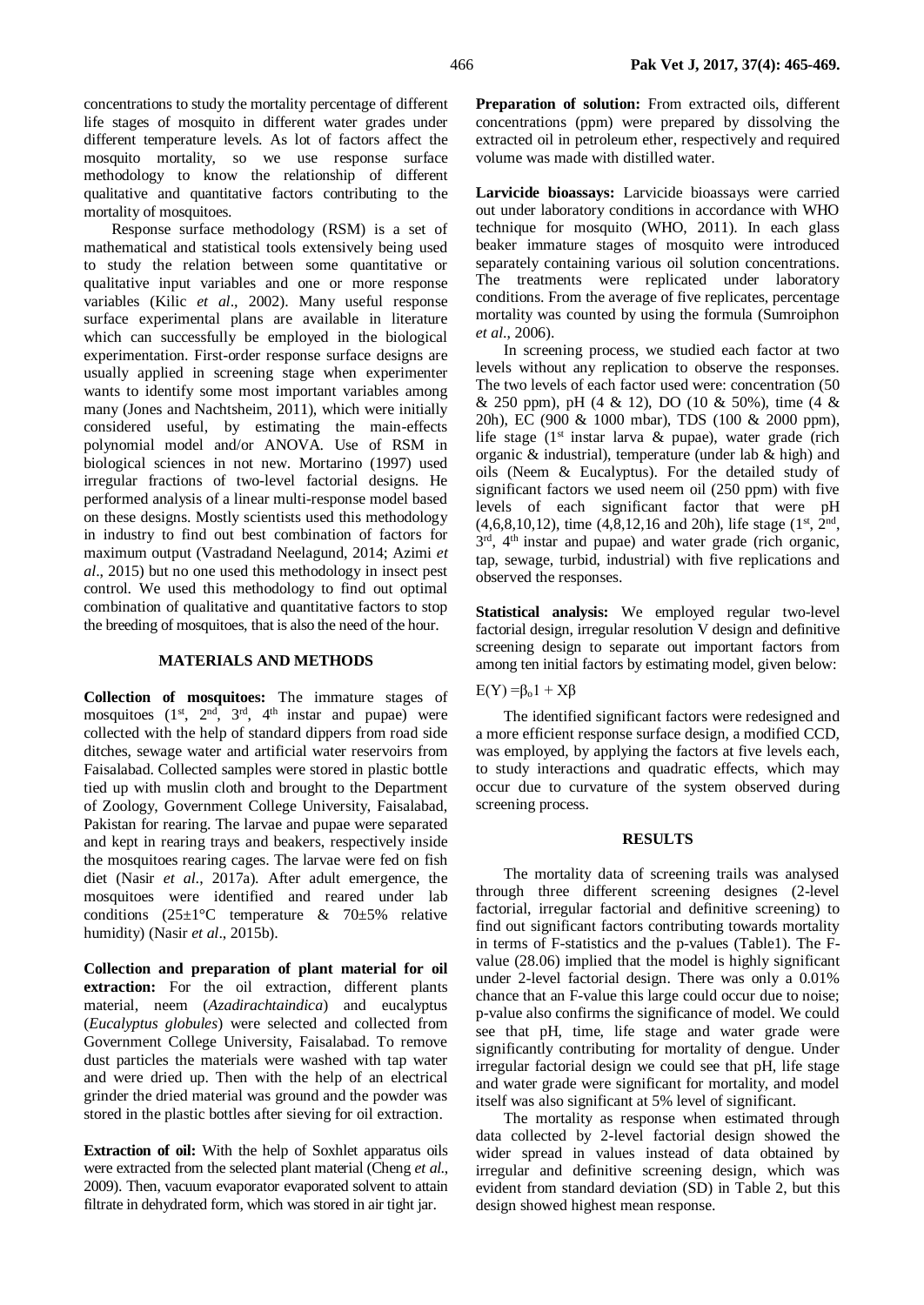**Table 1:** *p*-value for mortality under different screening designs for main-effects model

| Sources         | df  | 2-level factorial |          | Irregular factorial |          | Definitive screening |          |
|-----------------|-----|-------------------|----------|---------------------|----------|----------------------|----------|
|                 |     | F-value           | p-value  | F-value             | p-value  | F-value              | p-value  |
| Model           | 10  | 28.06             | < 0.0001 | 3.97                | < 0.0001 | 11.17                | 0.0002   |
| A-Concentration |     | 34. ا             | 0.2481   | 0.044               | 0.8353   | 1.14                 | 0.3090   |
| B-Ph            |     | 141.37            | < 0.0001 | 5.69                | 0.0207   | 6.18                 | 0.0302   |
| C-DO            |     | 0.86              | 0.3554   | 0.13                | 0.7162   | 0.56                 | 0.4689   |
| D-Time          |     | 7.44              | 0.0066   | 0.068               | 0.7950   | 39.61                | < 0.0001 |
| E-EC            |     | 0.34              | 0.5614   | 0.20                | 0.6527   | 0.83                 | 0.3814   |
| F-TDS           |     | 0.0043            | 0.9480   | 0.0048              | 0.9448   | 0.0033               | 0.9555   |
| G-Life stage    |     | 5.83              | 0.0162   | 16.17               | 0.0002   | 18.53                | 0.0012   |
| H-Water grade   |     | 122.58            | < 0.0001 | 14.67               | 0.0003   | 23.02                | 0.0006   |
| -Temperature    |     | 0.37              | 0.5455   | 1.24                | 0.2703   | 0.071                | 0.7944   |
| K-Oils          |     | 0.51              | 0.4734   | l.48                | 0.2284   | 0.41                 | 0.5367   |
| Residual        | 501 |                   |          |                     |          |                      |          |
| Cor. Total      | 511 |                   |          |                     |          |                      |          |

#### **Table 2:** Measures related to mortality

|                 | 2-level   | Irregular | Definitive |
|-----------------|-----------|-----------|------------|
| Descriptive     | factorial | factorial | screening  |
|                 | Mortality | Mortality | Mortality  |
| SD.             | 14.90     | 14.36     | 7.21       |
| Mean            | 79.02     | 75.91     | 59.91      |
| $C.V.$ $(\%)$   | 18.86     | 18.92     | 12.03      |
| <b>PRESS</b>    | 0.00001   | 15941.00  | 2233.73    |
| R <sup>2</sup>  | 0.3590    | 0.4283    | 0.9104     |
| Adj. $R^2$      | 0.3462    | 0.3204    | 0.8289     |
| Pred. $R^2$     | 0.3306    | 0.1663    | 0.6497     |
| Adeg. Precision | 19.311    | 7.421     | 11.090     |

**Table 3:** ANOVA for Mortality with CCD under cubic model

| Sources         | Sum of    | Df     | Mean     | F-value | p-value  |
|-----------------|-----------|--------|----------|---------|----------|
|                 | squares   | Square |          |         | >F       |
| Model           | 145536.98 | 82     | 1774.84  | 19.06   | < 0.0001 |
| A-pH            | 9177.27   | ı      | 9177.27  | 98.58   | < 0.0001 |
| <b>B-Time</b>   | 6395.68   |        | 6395.68  | 68.70   | < 0.0001 |
| C-Life stage    | 12421.03  | 4      | 3105.26  | 33.356  | < 0.0001 |
| D-Water grade   | 77791.90  | 4      | 19447.97 | 208.90  | < 0.0001 |
| AD              | 1205.32   | 4      | 301.33   | 3.24    | 0.0119   |
| ВD              | 887.67    | 4      | 221.92   | 2.38    | 0.0497   |
| CD              | 5121.60   | 16     | 320.10   | 3.44    | < 0.0001 |
| $A^2$           | 13662.80  |        | 13662.80 | 146.76  | < 0.0001 |
| B <sup>2</sup>  | 279.71    |        | 279.71   | 3.00    | 0.0833   |
| <b>ACD</b>      | 4685.51   | 16     | 292.84   | 3.15    | < 0.0001 |
| <b>BCD</b>      | 3269.95   | 16     | 204.37   | 2.20    | 0.0043   |
| $A^2B$          | 935.03    | ı      | 935.03   | 10.04   | 0.0016   |
| $A^2C$          | 2125.18   | 4      | 531.30   | 5.71    | 0.0002   |
| $A^2D$          | 2268.35   | 4      | 567.09   | 6.09    | < 0.0001 |
| AB <sup>2</sup> | 640.96    |        | 640.96   | 6.88    | 0.0088   |
| $B^2C$          | 1322.32   | 4      | 330.58   | 3.55    | 0.0069   |
| Residual        | 99333.33  | 1067   | 93.10    |         |          |
| Lack of Fit     | 24904.57  | 142    | 175.38   | 2.18    |          |
| Pure Error      | 74428.77  | 925    | 80.46    |         |          |
| Cor. Total      | 244870.32 | 1149   |          |         |          |

The F-value (19.06) of the model showed that the model is highly significant. The table 3 showed that pH (A), time (B), life stages (C), water grades (D), their interactions AD (3.24), CD (3.44),  $A^2$  (146.76), ACD  $(3.15)$ , BCD  $(2.20)$ , A<sup>2</sup>B  $(10.04)$ , A<sup>2</sup>C  $(5.71)$ , A<sup>2</sup>D  $(6.09)$ ,  $AB<sup>2</sup>$  (6.88) and  $B<sup>2</sup>C$  (3.55) were significant model terms. It meant that not only the main factors were important for mortality, the interaction of pH and water grade (AD), the quadratic effects of pH  $(A^2)$ , the quadratic effect of time  $(B<sup>2</sup>)$  and some cubic effects, ACD, A<sup>2</sup>B, A<sup>2</sup>C, A<sup>2</sup>D, AB<sup>2</sup> and  $B^2C$  were also contributing significantly in the mortality at least at 5% level of significance. 3D response plot was presented in standard format. The plot showed how response changed with the variation in two variables by keeping the remaining variables fixed. Fig.1 showed 3D response surface plots of mortality drawn for two numeric factors pH and time on different fixed levels of categorical factors. Fig. 1 (a) was drawn by keeping life

stage at lowest level and water grade at level four. Obviously, the tilt in the middle of the response surface advocates that mortality was low at different combinations of middle levels of pH and time as compared to the extreme levels. Similar kind of interpretation could be made from Fig. 1(b)  $\&$  (f).

### **DISCUSSION**

As the immature stages of mosquito are aquatic in nature and different water grades are present in our environment due to pollution. We examined the efficacy of different oils concentrations to study the mortality percentage of different life stages of mosquito in different water grades under different temperature levels.

Plant extracts has been used from decades as a safe and effective strategy to control mosquito larvae and adults (Nasir *et al*., 2015a, 2015b, 2015c). Some abiotic factors like water temperature, sunlight, some physicochemical properties of water and biotic factors like life stage of mosquitoes affect the efficacy of plant extracts against immature stages of mosquitoes (Mulla and Su, 1999; Innocent *et al*., 2014). The life span and longevity of different immature stages of mosquitoes are also affected by multiple factors, i.e., water temperature, availability of sunlight, larval density, concentration of larval instars and food, and some physicochemical characteristics of water, i.e., concentration of dissolved organic matter, pH of water, water pollution, dissolved oxygen, and dust particles (Becker *et al*., 1992).We could not study all these factors in detail so, the screening experiments were carried out to identify the significant factors. The efficacy of oil extracts was affected with sun light and water temperature but in our study this factor was found non-significant (Innocent *et al*., 2014). Early larval instars ( $1<sup>st</sup>$  and  $2<sup>nd</sup>$ ) were more vulnerable than late instars ( $3<sup>rd</sup>$  and  $4<sup>th</sup>$ ). These findings were at par with Mulla (1990) who also documented the same findings. Some other vector ecologists<sup>20</sup> also confirmed that late instar larvae  $(3<sup>rd</sup>$  and  $4<sup>th</sup>)$  were less affected than younger instars  $(1<sup>st</sup>$  and  $2<sup>nd</sup>)$ . Plant extract concentrations also played a significant role in mortality and fecundity of mosquitoes, i.e., higher concentrations were more effective than lower concentrations (Nasir *et al*., 2015a; Nasir *et al*., 2017b).

In screening process, we applied each factor at two levels without any replication to get the responses. For the screening purpose, regular two-level factorial design of ten factors was used in our experiment. And the second were irregular resolution V design and third one was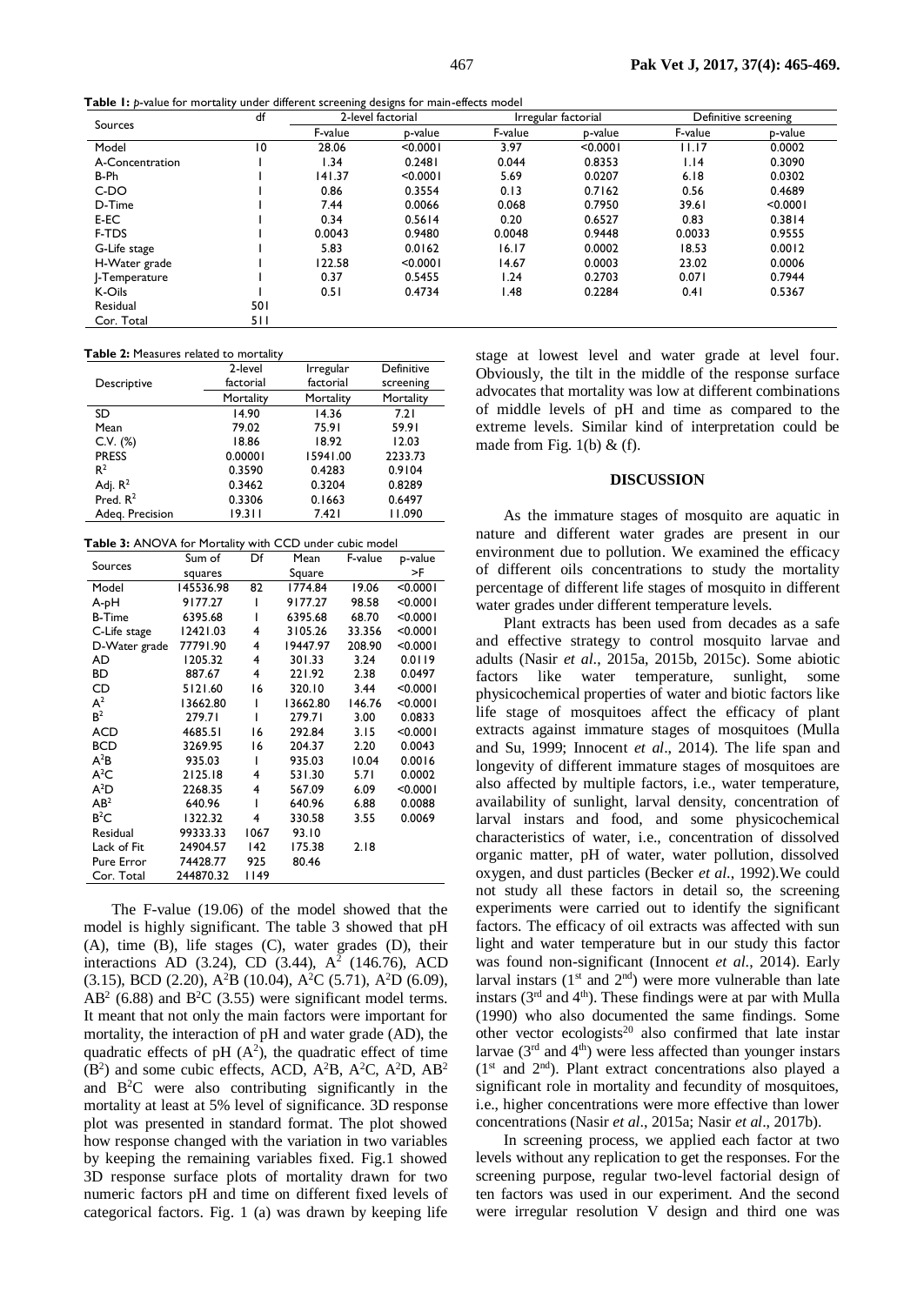definitive screening design. The results of the three types of screening designs were compared and the identified significant factors were redesigned and more efficient response surface designs were employed. For the detailed study of significant factors on second stage we implemented central composite design with five levels of significant factors with five replications each and observed the responses.

In the second stage of experiment a CCD was used to study the important factors in more detail and the analysis results were presented through ANOVA table both for mortality. Main effects of pH, time, life stage and water grades were found to be highly significant for both responses, quadratic effect of pH was also significant for

both responses but the quadratic effect of time was significant only for mortality, third order interaction of pH, life stage and water grade was also significant for mortality (Becker *et al*., 1992; Innocent *et al*., 2014). Some popular graphs were also constructed to validate our results. 3D response surface plots show that mortality is more sensitive for pH and time at later life stages and lower water grades (Mulla, 1990). The findings of the experiment are important to guide people how to save themselves and lives of animals from West Nile virus mosquito and to know which factors affect (or stop) the breeding of this mosquito. This study can be highly useful to formulate future plans to control this disease and save a large population from the risk of this fatal disease.



**Fig. 1:** 3D mortality plots of numeric factors.